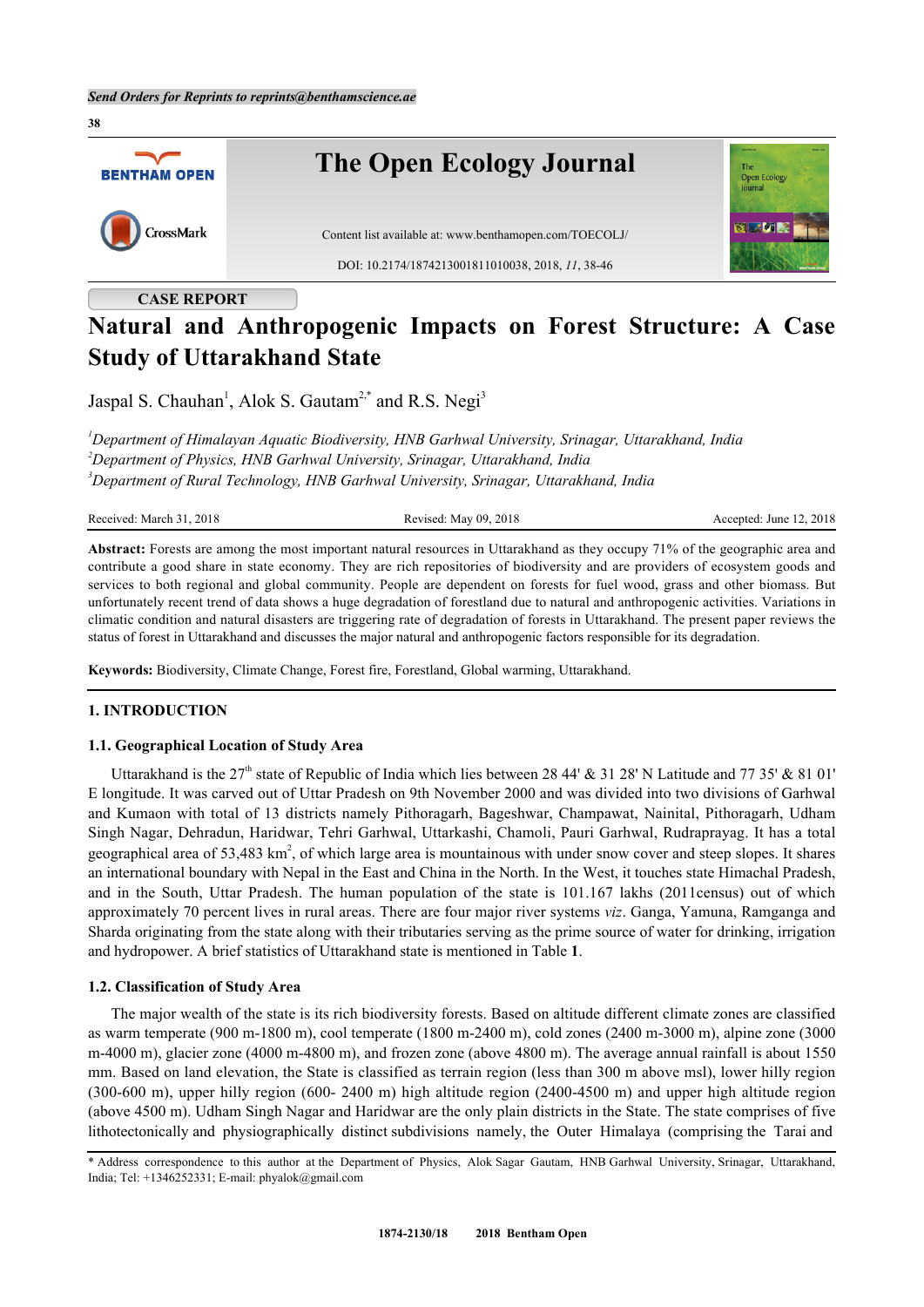Bhabhar), Sub-Himalayan belt of the Siwalik, the Lesser Himalaya, the Greater Himalaya and the Trans-Himalaya or Tethys. Human habitation is found up to an altitude of 3500 m above msl; however, the zone between 1200 - 2000 m, largely falling in the Lesser Himalaya (1500 - 2500 m above msl), is densely populated.

#### <span id="page-1-0"></span>**Table 1. Uttarakhand forest statistics.**

|                | Geographical area of Uttarakhand                     | 53, 483 Sq.Km.   |
|----------------|------------------------------------------------------|------------------|
| $\overline{2}$ | Total Forest area under various classes              | 37999.60 Sq.Km.  |
| 3              | Per Capita Forest Area                               | 0.376 Hectare    |
| 4              | Total Forest area as percentage of geographical area | 71.05%           |
| 5              | Forest area under Forest Department                  | 25,863.18 Sq.Km. |
| 6              | <b>Forest Cover</b>                                  | 24,508 Sq.Km.    |
| $\overline{ }$ | National Parks(No./Sq.Km)                            | 6/5,001.82       |
| 8              | Wildlife Sanctuaries (No./Sq.Km)                     | 7/2,683.79       |
| 9              | Conservation Reserves (No./Ha.)                      | 4/21244.56       |
| 10             | <b>Total Reserve Forest</b>                          | 26,547.00 Sq.Km. |
| 11             | <b>Total (Protected Forests)</b>                     | 154.02 Sq.Km.    |
| 12             | Total (Civil & Sovam Forests)                        | 9,730.555 Sq.Km. |
| 13             | Private Forests (Municipal and Cantonment etc.)      | 123.506 Sq.Km.   |

Source: Uttarakhand Forest Statistics (2014-15).

## **1.3. Climate and Soil of Uttarakhand**

In the mountainous regions of Uttarakhand the climate is cold, humid and temperate type but it varies with the altitude. The valleys are hot in summer and much colder in winter. So overall Uttarakhand has a temperate climate except in the plain areas where the climate is tropical. The state has different types of soil ranging from low to medium fertile in status. The major soil groups in the state are brown hill soil, mountain meadow soil, sub-mountain soils, and red loamy soils. Most of the soils in the high altitude region are acidic in nature. The Tarai soils are mostly rich, clayey loams, mixed with humus considered best for the cultivation of rice and sugarcane.

#### **2. UTTARAKHAND FOREST**

The state ranks sixth among the other states in terms of percentage of recorded forest area. The total forest area under various classes of the State is  $37,999.53 \text{ km}^2$ , which is 71% of the geographic area. The forest area under forest department is 25,863.18 km<sup>2</sup>. According to forest survey of India (FSI-2015), very dense forest is 4,785 km<sup>2</sup>, moderately dense forest is 14,111 km<sup>2</sup>, open forest is 5,612 km<sup>2</sup> and Scrub is 262 km<sup>2</sup>. About 19% area of the State is under permanent snow cover, glaciers and steep slopes and therefore it is unsuitable for trees growth. The forest department of Uttarakhand has 13 circles, 44 divisions, 284 ranges and 1569 beat. The human and livestock population is largely dependent on forests due to agrarian-economy leading to heavy pressure on forests and consequent degradation of ecology and environment of the area. Although the State of Uttarakhand is well endowed with biological resources, the last few decades have seen an increase in pressure on the state's forest ecosystems as for *e.g.* the Shiwalik range of Uttarakhand has been virtually degraded of its forest cover and forested landscape has been pushed to the upper regions. In the most populated belt (1000-2000 m asl) of Uttarakhand state, Oak (*Quercus* spp.) and Pine (*Pinus roxburghii*) forests form the dominant forest vegetation which cover about 12.3% and 16.4%, respectively of the total geographical area of the state ([Singh & Singh, 1992](#page-8-0)).

## **3. TYPES OF FORESTS IN UTTARAKHAND**

The different types of forests found in Uttarakhand (Fig. **[1](#page-2-0)**) as classified by Champion and Seth, 1968 are:

**Moist Alpine Scrub**: It occurs at tree line around an altitude of 3500 m and the dominant species noticed here are *Betula utilis* and *Rhododendron campanulatum*

**Sub Alpine Forest**: It exists at an altitude of 2900 m to 3500 m above sea level and are characterised by patches of *Abies-Betula* forest interspersed with grassland called as Bugyals.

**Himalayan Dry Temperate Forest**: This type of forest is found in the inner dry trans-Himalayan valleys of the state. Major species occurring here are *Cedrus deodara*, a highly valued endemic species, grows mainly in the western part of the range. Other species that occur between 1,900 and 2,700 m are blue pine (*Pinus wallichiana*), *Juniperus* spp.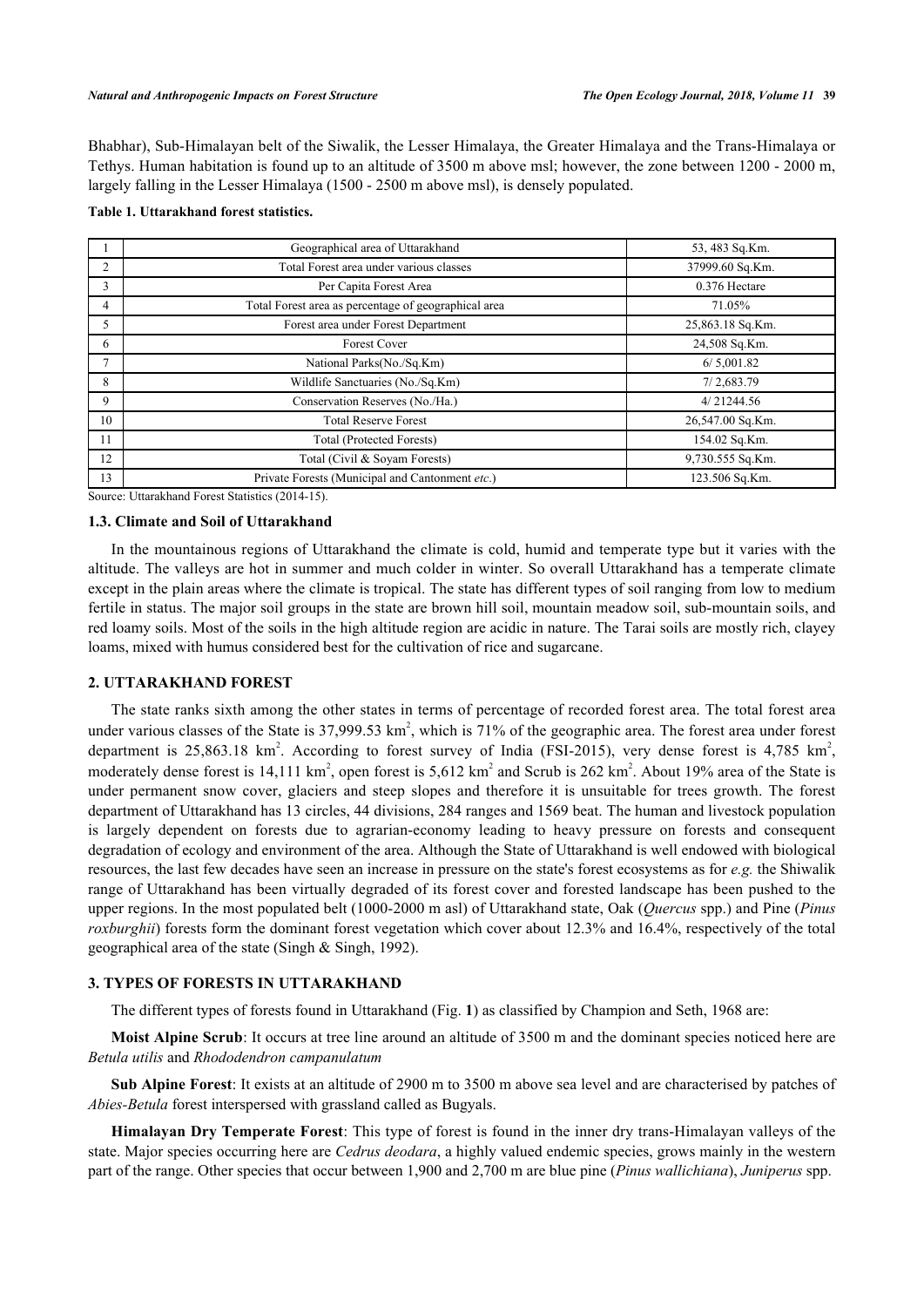**Himalayan Moist Temperate Forest**: This type of forest occurs between 1600-2900m altitudes and is mainly characterised by coniferous species such as *Picea smithiana, Abies pindrow, Cedrus deodara, Betula spp.* and *Quercus* spp.

**Sub Tropical Pine Forest**: This type of forest is found in the lower region of Himalayas with pines as the dominant species.

**Tropical Dry Deciduous Forests**: This type of forest occurs in the dry southern face of Shiwaliks and adjoining plain's area. It is open and mixed type forest with the major species as *shorea robusta*, *Terminalia tomentosa*, *Anogeissus latifolia,etc*.

**Littoral and Swamp Forest**: This type of forest occurs in the valleys of the foothills, characterised by the presence of water loving species such as *Ficus glomerata, Syzygium cumini, Pterospermum acerifolium* and *Diospyros embryopteris*

<span id="page-2-0"></span>**Tropical Moist Deciduous Forests**: This multi-storey type forest is found in the moist regions of the lower Himalayas and tarai area. The dominant vegetation of these forests is *Terminalia tomentosa, Adina cordifolia, Anogeissus latifolia and Shorea robusta*



**Fig. (1).** Different types of forest in Uttarakhand ([Champion and Seth, 1968](#page-7-0)).

## **4. FOREST BIODIVERSITY**

Forests are the important natural resource of Uttarakhand which supports survival of the people in the mountains as food, fuel, fodder, and shelter. Besides harbouring hundreds of species of medicinal and food plants, the forests of Uttarakhand are also home of many endemic and endangered fauna and flora. Some of the endemic flora of Uttarakhand forest are *Garuga pinnata, Madhuca longifolia, Aristolochia indica, Bacopa monnieri,Ceropegia bulbosa, Gloriosa superba, Rauvolfia serpentina etc.*

Uttarakhand state is blessed with variety of vegetation ranging from tropical deciduous to alpine vegetation. In the lower region upto 800 m, moist tropical and dry deciduous forest of sal, teak or mixed forest of *Acacia*, *Aegle*, *Haldina*, *Syzygium* and *Terminalia* species are found. The dominant trees in the region are *Acacia catechu, Albizia lebbeck, Butea monosperma, Aegle marmelos, Dalbergia sissoo*, *Diospyros melanoxylon, Ficus auriculata, Ficus religiosa, Syzygium cumini, Shorea robuta, Terminalia alata, Cassia fistula, Ficus benghalensis, etc.* The dominant shrubs found at this altitude are *Zanthoxylum armatum, Berberis lycium, Berberis asiatica, Rubus ellipticus, Grewia hirsuta, Ziziphus mauritiana, Lantana camara, etc.* The most common herbs at this altitude are *Argemone mexicana, Eclipta alba, Saccharum spontaneum, Cassia tora, Desmostachya bipinnata, Ocimum basilicum, Tribulus terrestris, Alternanthera sessilis, etc*.

With an altitude of 1000-3000 m mixed forest of *Abies pindrow, Picea smithiana, Myrica esculenta, Acer caesium,*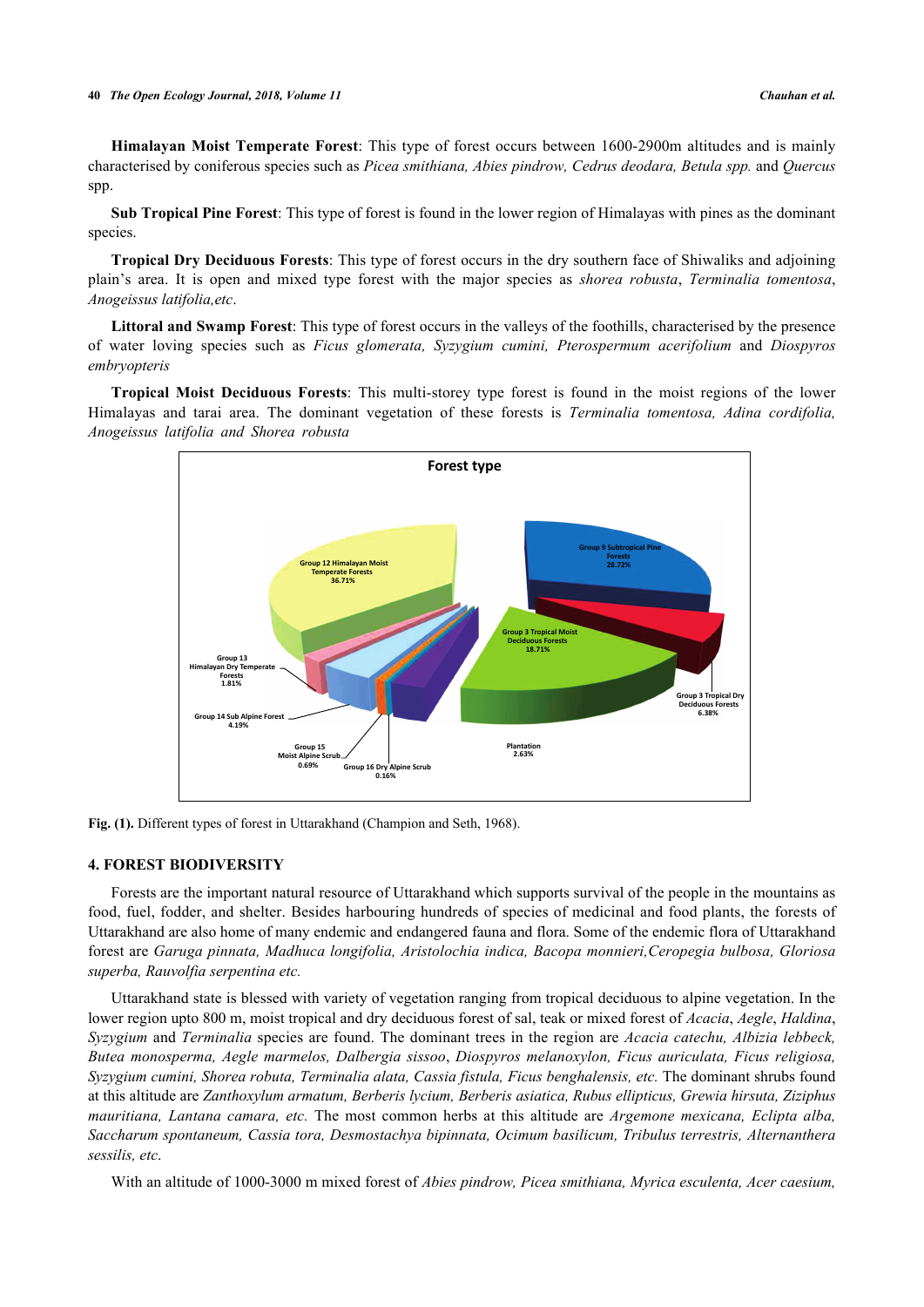*Lyonia ovalifolia, Betula alnoides, Quercus leucotrichophora* and *Rhododendron arboretum, Quercus semecarpifolia, Aesculus indica, Taxus wallichiana, Picea smithiana, Cedrus deodara, Pinus roxburghii,etc*. The most common herbs at this altitude are *Morina longifolia, Paris polyphylla, Anemone obtusiloba, Giganteum* spp, *etc*. The dominant shrubs found at this altitude are *Inula cuspidata, Mahonia nepalensis, Viburnum cotinifolium, Girardinia heterophylla, etc.* [\(Kumar & Rawat, 2011](#page-7-1)).

The major animals of Uttarakhand forests are tiger, deer, monkey, kites, elephants, leopard, black bear, brown bear, sloth bear, musk dear, stag, sambhar, barking deer, bharal, thar, goral, crocodile, ghariyal, blue bull, serow, wild pig, vulture and cheel

#### **5. FOREST DEGRADATION**

Uttarakhand forests are subjected to different stresses like over extraction, live-stock grazing, forest fires, climate change, natural calamities, encroachment and illicit felling. According to the report submitted by FSI in 2015, the forest cover of Uttarakhand has been found to be decreased 268sqkm in last two years. Out of 13 districts, maximum forest cover lost was found in Uttarkashi (73sqkm) followed by Nainital (70sqkm), Udham Singh Nagar (40sqkm), Haridwar (27sqkm) and Bagheshwar (22sqkm). The main reasons for decrease in forest cover mentioned in the report were rotational felling and diversion of forest land for development activities. A study by Prabhakar *et al*. (2006) estimated that 78% of the forest (including scrub) area was degraded and had a crown cover of less than 40% in Almora district of Uttarakhand by different developmental activities. Disturbances in the forest structure increases the rate of species loss and create more opportunities for introduction of invasive species such as *Eupatorium, Lantana camara*, *Parthenium*, and *Ageratum* spp. in the natural forests, which will have a competitive impact on existing species. In the Pithoragarh district a net deforestation rate of -0.13 and a gross deforestation rate of 0.52% was estimated in between 1976 to 2006 [\(Munsi](#page-7-2) *[et al](#page-7-2)*[. 2009](#page-7-2)). Similarly in the Kuchgad micro-watershed of Almora district, a net deforestation rate of 0.48 was noticed from 1967 to 1997 ([Wakeel](#page-8-1) *[et al](#page-8-1)*[. 2005](#page-8-1)). These authors suggest that with increasing human activities, the deforestation rate has increased over the studied years in Uttarakhand. Major causes for degradation of forest in Uttarakhand are discussed below.

## **5.1. Climate Change**

The major factor that controls the ecology of a region is climate([Faisal, 2008](#page-7-3)). Slight change in climate can significantly alter the growth, abundance, survival, composition, productivity, diversity and distribution of species in an ecosystem [\(Leemans & Eickhout, 2004\)](#page-7-4). Forest ecosystems are one of the most vulnerable ecosystems to any change in the climate (IPCC, 2001). An indication of climate change is the abrupt fluctuation in the meteorological data. Fig. **[2](#page-4-0)** shows 4-year record of monthly averaged surface temperature observations (Hourly) over the 2010-2014 period for the right bank of Alaknanda river Chauras campus, HNB Garhwal University (30°22"N 78°78" E, 560 metres) has been examined to reveal surface temperature trend in Garhwal region. Similarly, monthly averaged surface temperatures derived from the NCEP reanalysis have been examined over the same time period for the Garhwal region (30°22"N 78°78" E). Considerable variation of temperatures from year to year has been observed in both data sets. Trends in annual mean temperature anomalies showed an increase in surface temperature in this region of Garhwal region during past four years. Based on mean monthly and annual surface air temperature records at the Chauras campus, HNB Garhwal University, gradual warming of the order of 0.2  $\degree$ C ( $\pm$  0.022) per year has been observed as per NCEP reanalysis data. However, Annual surface temperature at Chauras campus, HNB Garhwal University has been observed  $1.58 \pm 1.22$  °C averaged during 2010 and  $-0.08 \pm 0.47$  °C averaged during 2013. Similarly, in a study [Mishra \(2014\)](#page-7-5) conducted analysis of 100 years of temperature and rainfall data and observed that the Uttarakhand region has recorded a declining rainfall trend during the 1911-1970 period and after 1970 onward, this trend has become steeper. Furthermore, temperature trend of the region shows an increase in warming with year which was more prominent during the last decade (Fig. **[3](#page-4-1)**).

Due to increase in temperatures, rapid deforestation, habitat destruction, change in vegetation, scarcity of water and corridor fragmentation may lead extinction of wild flora and fauna ([Negi](#page-7-6) *[et al](#page-7-6)*[. 2012](#page-7-6)). The abrupt changes in climatic conditions of Uttarakhand are directly or indirectly affecting the vegetation growth and regeneration of important forest species. The regeneration of many species is dependent on the monsoon rainfall mainly the dominant Sal, Banj Oak and Telonj oak in the forests. The variation in rainfall and temperature may lead to changes in phenological events such as flowering, fruiting, budding, coloration *etc*. of many species, particularly the dominant oaks. In the Himalayan mountains early flowering of several members of Rosaceae (*e.g*., *Pyrus, Prunus* spp.) and *Rhododendrons* are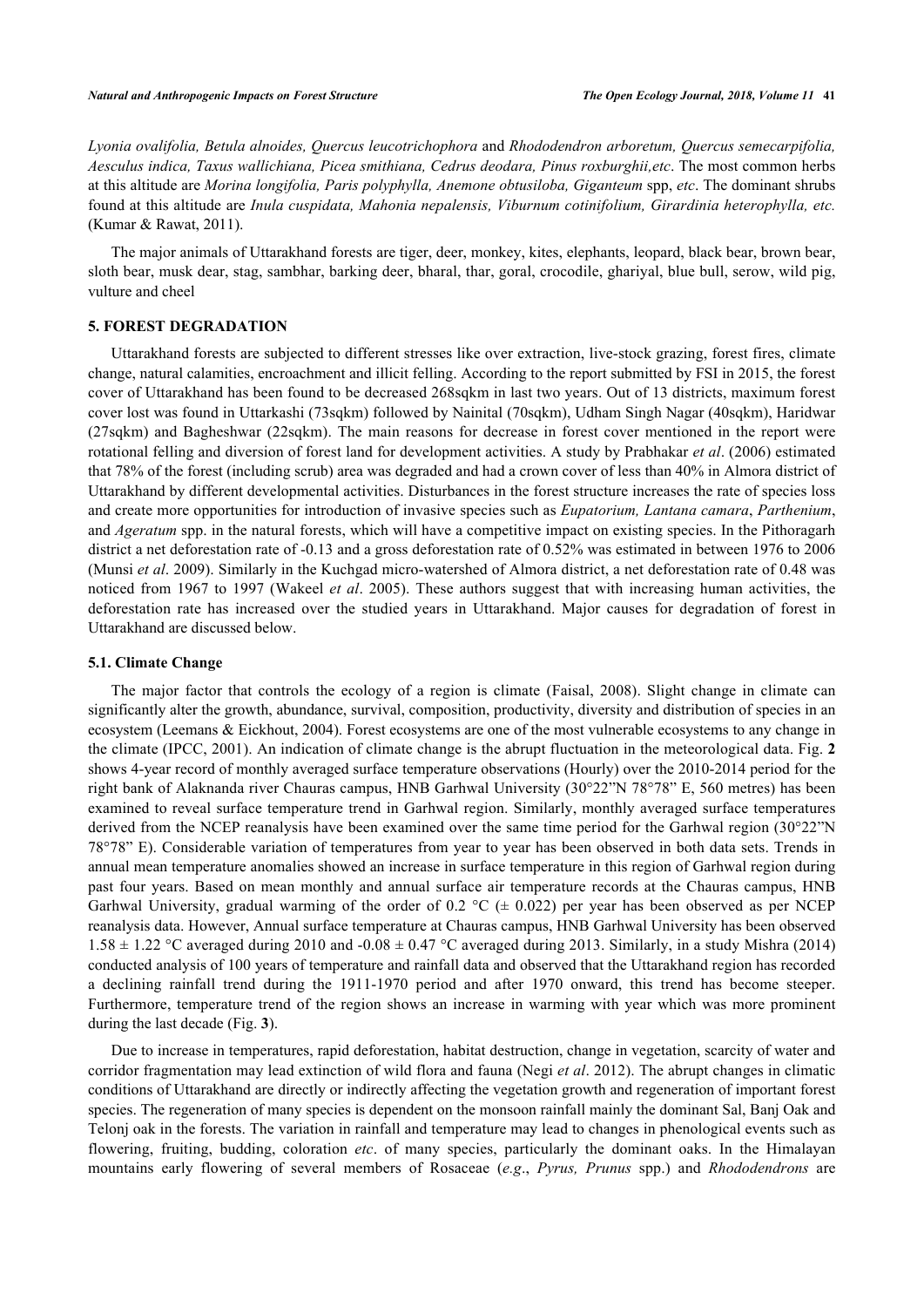#### **42** *The Open Ecology Journal, 2018, Volume 11 Chauhan et al.*

<span id="page-4-0"></span>considered the impact of global warming [\(Khanduri](#page-7-7) *[et al](#page-7-7)*[. 2008](#page-7-7); [Negi](#page-7-6) *[et al](#page-7-6)*[., 2012\)](#page-7-6). Early bud break in *Betula utilis* has been recorded in 2010 as compared to earlier years (Rai *et al*., 2010). One of the major consequence of Global warming is the shifting of vegetation from lower elevation to higher elevation and therefore alpine ecosystems are more are very susceptible to the adverse effects of climate change. The species surviving at this region will have no space for their upward movement. [\(Kumar](#page-7-8) *[et al](#page-7-8)*[. 2012](#page-7-8)). Disturbed and fragmented forests and monoculture forests are considered to be more vulnerable to climate change ([Rosenzweig 1995](#page-8-2); [Jandl](#page-7-9) *[et al.](#page-7-9)* [2007\)](#page-7-9).



<span id="page-4-1"></span>**Fig. (2).** A 4-years record of monthly averaged surface temperature observations (Hourly) over the period 2010–2014 at Srinagar Uttarakhand.



Fig. (3). Pattern of temperature and rainfall in Uttarakhand (Mishra, A 2014).

## **5.2. Natural Calamities**

The frequency of natural calamities in Uttarakhand has increased in last few years mostly heavy rainfall, landslide, earthquakes, cloudburst and avalanche (Table **[2](#page-5-0)**). These all are directly or indirectly indicating the impact of climate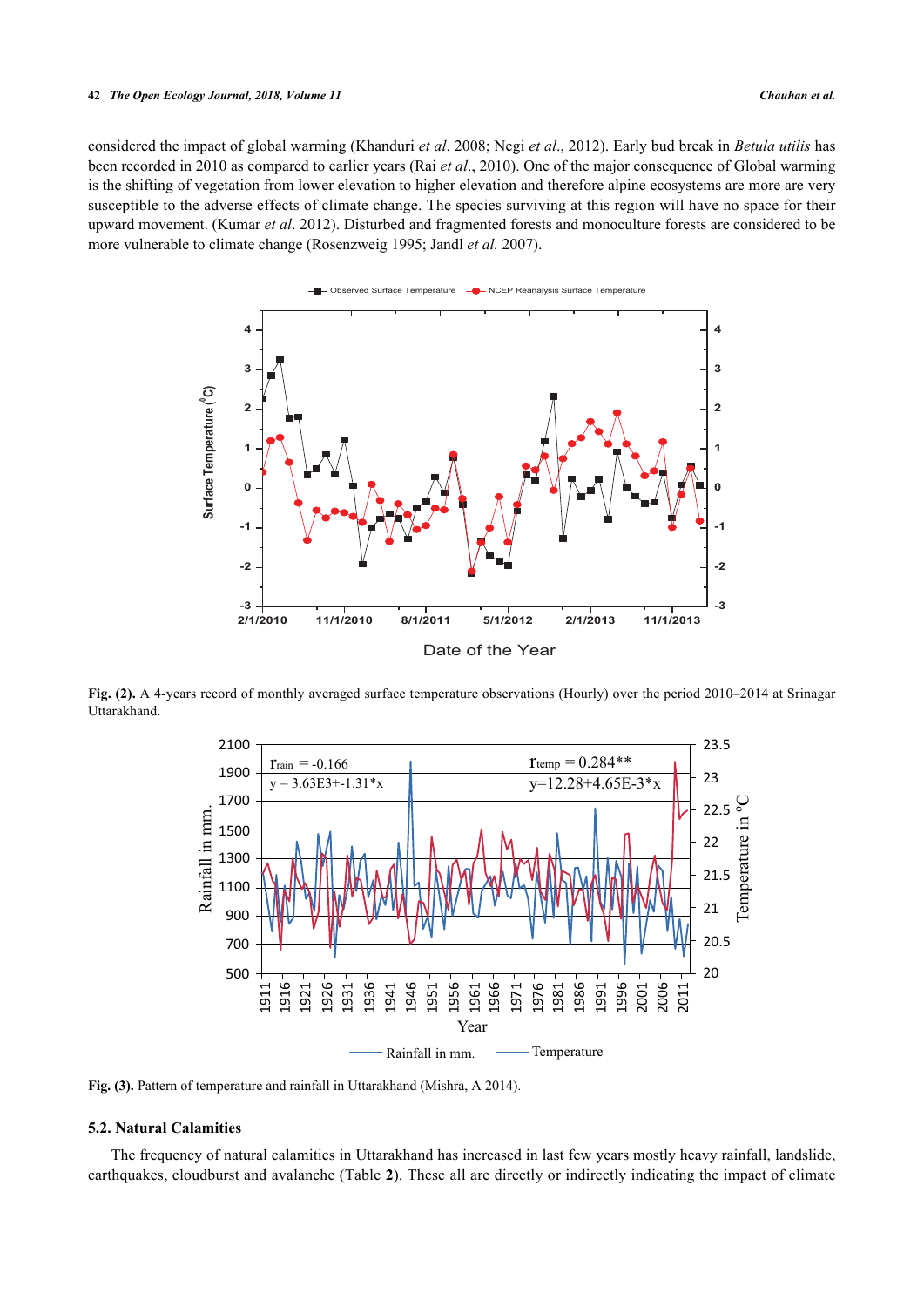change. The problems of landslides, subsidence and erosion are quite common in the Uttarakhand due to the contribution of several factors like geological movements, structure, lithology, soil cover, vegetal cover; weather and climatic changes. The problem of landslide is majorly linked to the nature of earthquakes in the region. In the state the frequency of earthquakes per year has been increased in last decade. The other natural calamity *i.e.* heavy rainfall also shows high frequency of occurrence in 2013, 2014 and 2015. In past few years the problem of cloud burst in Uttarakhand has also caused very severe damage to living and non living thing. Overall all the natural calamities in the state have severely affected the forest ecology directly or indirectly.

<span id="page-5-0"></span>

|  |  | Table 2. Frequency of natural disaster in Uttarakhand |
|--|--|-------------------------------------------------------|
|  |  |                                                       |

| Year | <b>Earthquakes</b> | Landslide      | <b>Cloud Burst</b> | Avalanche      | <b>Heavy Rainfall</b> |
|------|--------------------|----------------|--------------------|----------------|-----------------------|
| 2001 | $\overline{0}$     | $\mathbf{0}$   | 0                  | $\mathbf{0}$   |                       |
| 2002 | $\overline{0}$     | $\mathbf{0}$   | 0                  | $\mathbf{0}$   | $\mathbf{0}$          |
| 2003 | $\mathbf{0}$       |                |                    | $\mathbf{0}$   |                       |
| 2004 | $\mathbf{0}$       |                |                    | $\mathbf{0}$   | $\mathfrak{D}$        |
| 2005 | $\mathbf{0}$       |                |                    | $\mathbf{0}$   |                       |
| 2006 | $\tau$             |                | $\Omega$           | $\mathbf{0}$   | $\mathbf{0}$          |
| 2007 | 5                  |                |                    | $\mathbf{0}$   |                       |
| 2008 | 3                  |                | 0                  | 8              | $\mathbf{0}$          |
| 2009 | $\overline{7}$     |                |                    | $\mathbf{0}$   |                       |
| 2010 | 5                  |                | ጎ                  | $\mathbf{0}$   | 12                    |
| 2011 | 9                  |                | 3                  |                | $\overline{2}$        |
| 2012 | 8                  |                |                    | $\mathbf{0}$   | $\overline{4}$        |
| 2013 | 8                  | $\overline{2}$ | $\overline{c}$     | $\overline{2}$ | 12                    |
| 2014 | 9                  | $\overline{2}$ | 3                  | $\mathbf{0}$   | 16                    |
| 2015 | 8                  | $\overline{2}$ | 4                  | $\mathbf{0}$   | 19                    |

Sources:Indian Meteorological Department, Government of India [\(http://www.imd.gov.in\)](http://www.imd.gov.in), National Disaster Management Authority, Government of India [www.ndma.gov.in](http://www.ndma.gov.in), Disaster Mitigation and Management Centre ([http://dmmc.uk.gov.in\)](http://dmmc.uk.gov.in),National Disaster Response Force, Government of India (<http://www.ndrf.gov.in/>).

## **5.3. Forest Fires**

Forest fires in the Uttarakhand state has been a common phenomenon which is increasing more frequently in the decade due to rising temperatures. Forest fires generally occur in two phases; late March and early April when the accumulation of fresh litter can burn, and May-June, when high temperatures, low humidity, extreme dryness becomes favourable. Uttarakhand forests are made up of many species of trees; including chir pine, blue pine, ban oak, sal, sissoo, eucalyptus, *etc*. The most fire prone zone is the banj oak at the higher altitudes and the chir pine zone, which occupies 17% of the total forest area, and its transition zone with sal (11% of the total forest area) at the lower altitude, a zone with the maximum habitation. Controlled forest fires help in removing and dried litter and allow new growth to come up. However, uncontrolled forest fires, especially summer fires, cause severe damage to the forest biodiversity. Low precipitation during summer season reduces moisture level in the forest making it more susceptible to catch fire and spread quickly over large area of the forest land. It has been observed that forest fires occur mainly due to lightening but in case of Uttarakhand occurrences due to lightening is less as compared to anthropogenic occurrence. All fires in the chir pine forests of Uttarakhand are man-made intentional or accidental. Of the total forest fires incidences in Uttarakhand, 63% were intentional and remaining 37% were accidental ([Tiwari](#page-8-3) *[et al](#page-8-3)*[., 1986,](#page-8-3) [1987](#page-8-4)). Table **[3](#page-5-1)** is explaining that a large fraction of area is affected every year due to forest fires and correspondingly a good amount of economic loss is seen in Uttarakhand. Some other effects of forest fires are change in species composition, loss of micro flora and fauna, loss of seeds, loss of habitat of particular species, change in microclimate, migration of species, soil desiccation, soil erosion resulting in landslides and invasion by exotic species.

#### <span id="page-5-1"></span>**Table 3. Area affected and estimated loss due to forest fire in Uttarakhand.**

| Year      | Area Affected (Ha.) | <b>Estimated Loss (INR lakhs)</b> |
|-----------|---------------------|-----------------------------------|
| 1999-2000 | 925.00              | 2.99                              |
| 2000-2001 | 1393.00             | 1.17                              |
| 2001-2002 | 3231.00             | 5.19                              |
| 2002-2003 | 4983.00             | 10.12                             |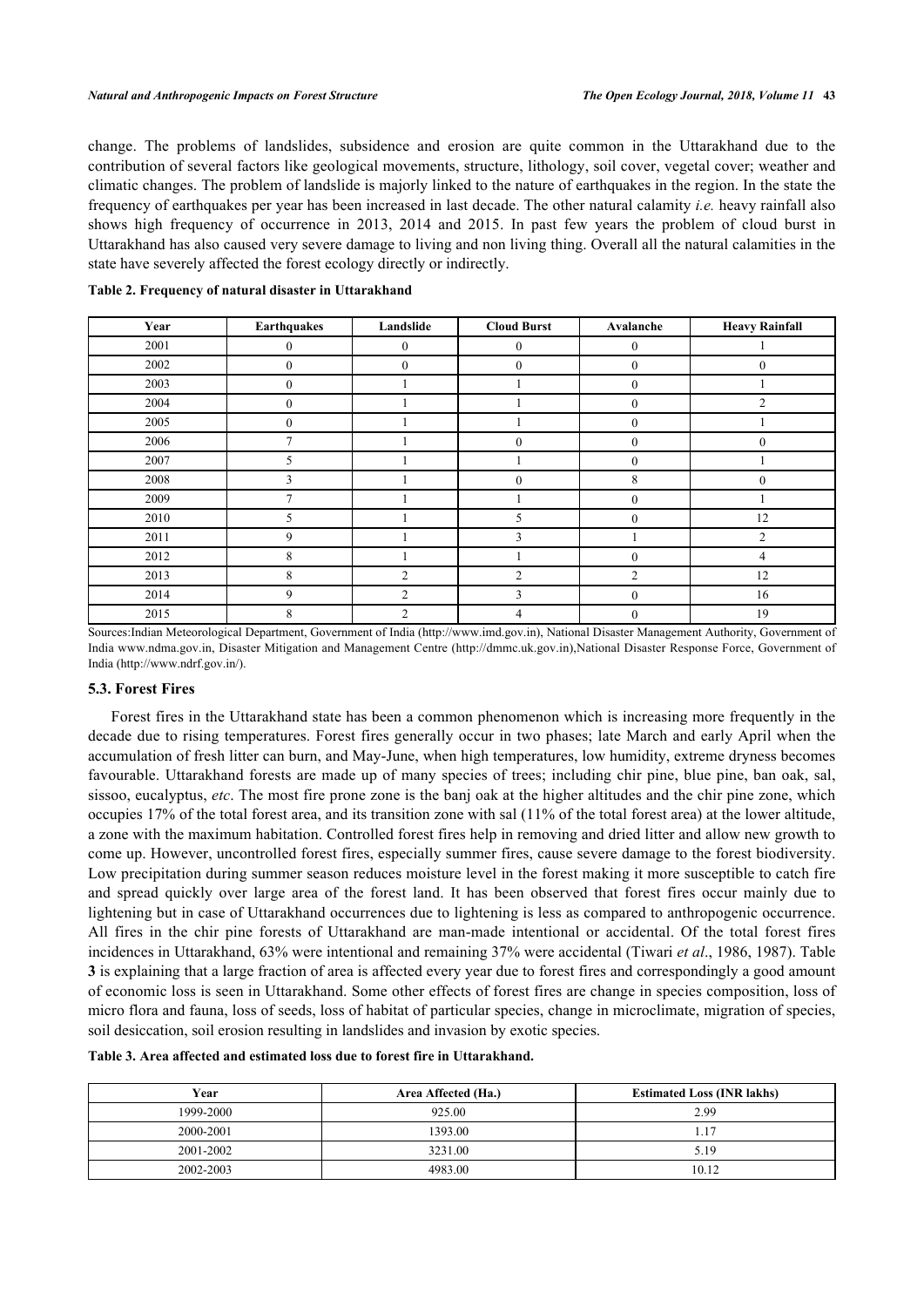#### **44** *The Open Ecology Journal, 2018, Volume 11 Chauhan et al.*

| Year      | Area Affected (Ha.) | <b>Estimated Loss (INR lakhs)</b> |
|-----------|---------------------|-----------------------------------|
| 2003-2004 | 4850.00             | 13.14                             |
| 2004-2005 | 3652.00             | 10.82                             |
| 2005-2006 | 562.44              | 1.62                              |
| 2006-2007 | 1595.35             | 3.67                              |
| 2007-2008 | 2369.00             | 2.68                              |
| 2008-2009 | 4115.00             | 4.79                              |
| 2009-2010 | 1610.82             | 0.05                              |
| 2010-2011 | 231.75              | 0.30                              |
| 2011-2012 | 2826.30             | 3.03                              |
| 2012-2013 | 2823.9              | 4.28                              |
| 2013-2014 | 930.33              | 4.39                              |

*(Table ) contd.....*

Source: Uttarakhand Forest Statistics (2014-15)

#### **5.4. Encroachment on Forest Areas and Illicit Felling**

Increasing population leading to poverty is the major factor for stimulating forestland encroachment. In Uttarakhand state large population is below poverty level and most of them encroach forests for shelter, food and a range of subsistence products like fuel wood, food, fodder, timber *etc*. Forest encroachment results in forest degradation which further results in land degradation and leads to agricultural stagnation and even a lowering of productivity, which in turn promotes further encroachment and completes the vicious cycle. As per the report given by FSI, 2015, the total forest area encroached in Uttarakhand state as on 31 March 2015 is 9646.607 Ha. In the total, Kumaun divison contribute 8318.3 Ha. and Garhwal divison 1323.2 Ha. While the contribution from protected areas includes Rajaji National Park 2.988 Ha, Corbett Tiger reserve 1.980Ha and Nanda Devi Biosphere Reserve 0.117 Ha. To control encroachment effective legal restrictions should be forced in the state.

<span id="page-6-0"></span>Fig. **[4](#page-6-0)** shows trend of illicit felling of trees in the state since 2001. Illicit felling is one of the important causes for forest degradation in Uttarakhand. Many strategies are implemented by government against illicit felling but still there is a large volume of illicit felling conducted in the forest.





## **5.5. Diversion of Forest Land**

To support the increasing population development is required and therefore diversions of forest for various activities are practised at large scale. The diversion of forest land in Uttarakhand from 09.11.2000 to 31.03.2015 under Forest (Conservation) Act, 1980 is 39087.8443 ha. This total diversion includes Irrigation Projects (65.9383 ha), Hydro Power projects (2225.0711 ha), Mining (7375.9770ha), Road construction (6375.4835 ha), Communication (2157.2326 ha),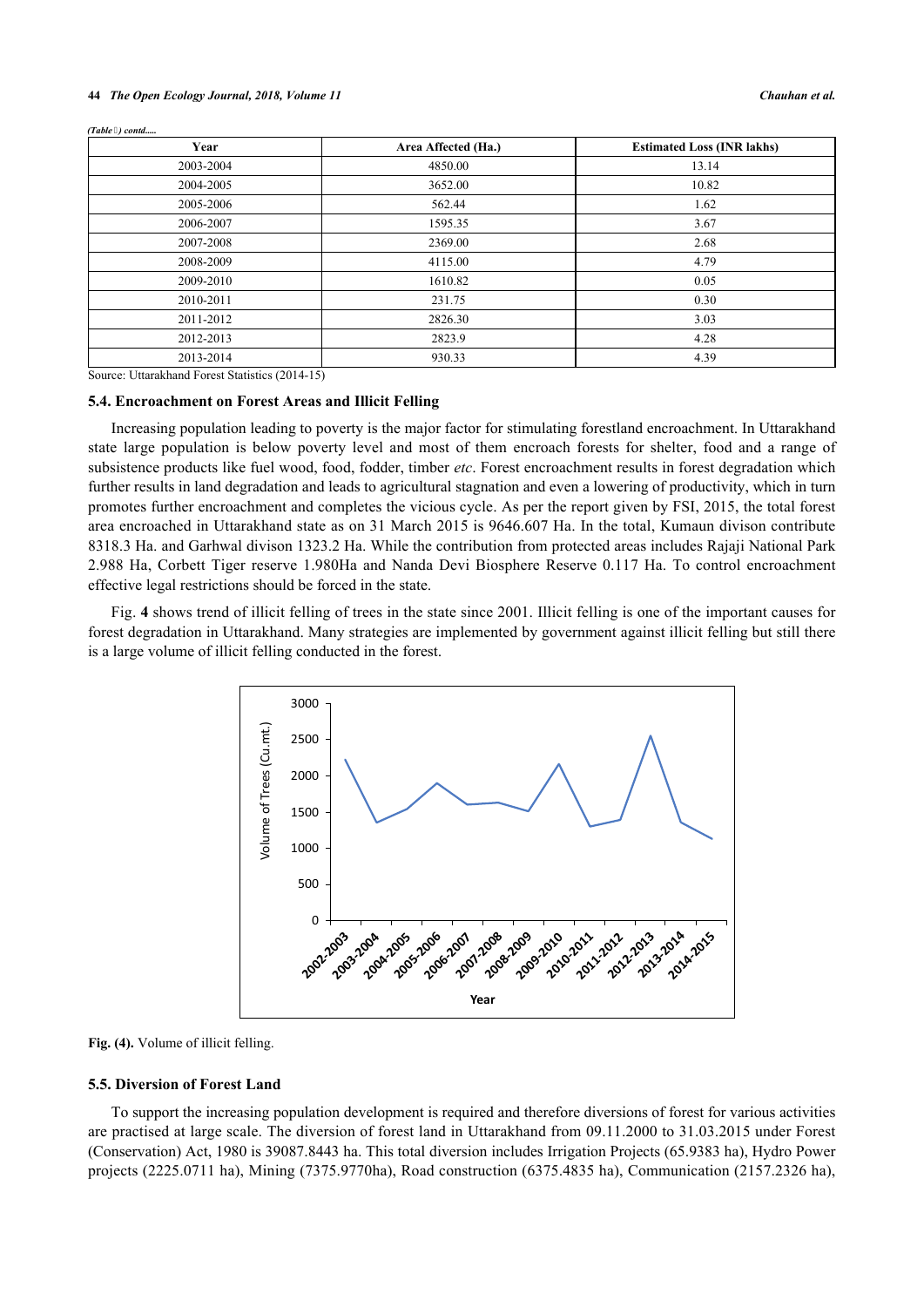Drinking water scheme (196.4014 ha), other scheme (20691.7404 ha). A large area of forest in state is converted into other forms which has created a huge impact on biodiversity.

## **CONCLUSION**

People in Uttarakhand may have their vested interest of getting short-term benefits from forest, whereas the longterm repercussions are not known to them. Both natural and anthropogenic factors are playing significant roles in degradation of forests. Climate change has also started showing its worse impact on forest of the state. It is very important to conserve forest in Uttarakhand as they are very important source for food, shelter and also a futuristic tool to combat the global warming. Uttarakhand is one of the most vulnerable regions to climate change. Mountainous regions are at risk to climate change and local meteorological conditions showed "above average warming" in the 20<sup>th</sup> century. The impact assessment of irregularities in the rain fall pattern will reduce genetic diversity of species and also will affect water resources.

## **CONSENT FOR PUBLICATION**

Not applicable.

#### **CONFLICT OF INTEREST**

The authors declare no conflict of interest, financial or otherwise.

## **ACKNOWLEDGEMENTS**

Declared none.

## **REFERENCES**

<span id="page-7-0"></span>Champion, HG & Seth, SK (1968) *A Revised Survey of the Forest Types of India.* Govt. of India Publications, New Delhi.

<span id="page-7-3"></span>*Disaster Mitigation and Management Centre.*<http://dmmc.uk.gov.in>

Faisal, AM (2008) *Climate Change and Phenology.* New Age.

(2015) *State of Forest Report Forest Survey of India (Ministry of Environment & Forests) Dehradun.*[http://fsi.nic.in/details.php?pgID=sb\\_62](http://fsi.nic.in/details.php?pgID=sb_62)

*Indian Meteorological Department, Government of India.*<http://www.imd.gov.in>

<span id="page-7-9"></span>(2001) *Assessment Report.*[http:// en.wikipedia.org/ wiki/](http://en.wikipedia.org/wiki/) a

Jandl, R, Vesterdal, L, Olsson, M, Bens, O, Badeck, F & Rock, J (2007) *Carbon sequestration and forest management CAB Reviews: Perspectives in Agriculture, Veterinary Science, Nutrition and Natural Resources 2, No 017,16pp.* [\[http://dx.doi.org/10.1079/PAVSNNR20072017](http://dx.doi.org/10.1079/PAVSNNR20072017)]

<span id="page-7-7"></span>Khanduri, VK, Sharma, CM & Singh, SP (2008) The effects of climate change on plant phenology. *Environmentalist,* 28, 143-7. [\[http://dx.doi.org/10.1007/s10669-007-9153-1\]](http://dx.doi.org/10.1007/s10669-007-9153-1)

<span id="page-7-8"></span>Kumar, RK, Mishra, SS, Arya, JC & Joshi, GC (2012) Impact of climate change on Diversity of Himalayan Medicinal Plant: A threat to Ayurvedic System of Medicine. *IJRAP,* 3(3), 327-31.

<span id="page-7-4"></span><span id="page-7-1"></span>Kumar, A & Rawat, S (2011) *Bio resources of Uttarakhand: Their Conservation and management.* UCOST, Dehradun.

Leemans, R & Eickhout, B (2004) Another reason for concern: Regional and global impacts on ecosystems for different levels of climate change. *Glob Environ Change,* 14, 219-28. [\[http://dx.doi.org/10.1016/j.gloenvcha.2004.04.009\]](http://dx.doi.org/10.1016/j.gloenvcha.2004.04.009)

<span id="page-7-5"></span>Mishra, A (2014) Changing Climate of Uttarakhand, India. *J Geol Geosci,* 3, 163. [\[http://dx.doi.org/10.4172/2329-6755.1000163](http://dx.doi.org/10.4172/2329-6755.1000163)]

<span id="page-7-2"></span>Munsi, M, Malaviya, S, Oinam, G & Joshi, PK (2009) A landscape approach for quantifying land-use and land-cover change (1976– 2006) in middle Himalaya. *Reg Environ Change,* 10, 145-55. [\[http://dx.doi.org/10.1007/s10113-009-0101-0\]](http://dx.doi.org/10.1007/s10113-009-0101-0)

<span id="page-7-6"></span>*National Disaster Management Authority Government of India.*[www.ndma.gov.in](http://www.ndma.gov.in)<http://www.ndrf.gov.in/> National Disaster Response Force, Government of India